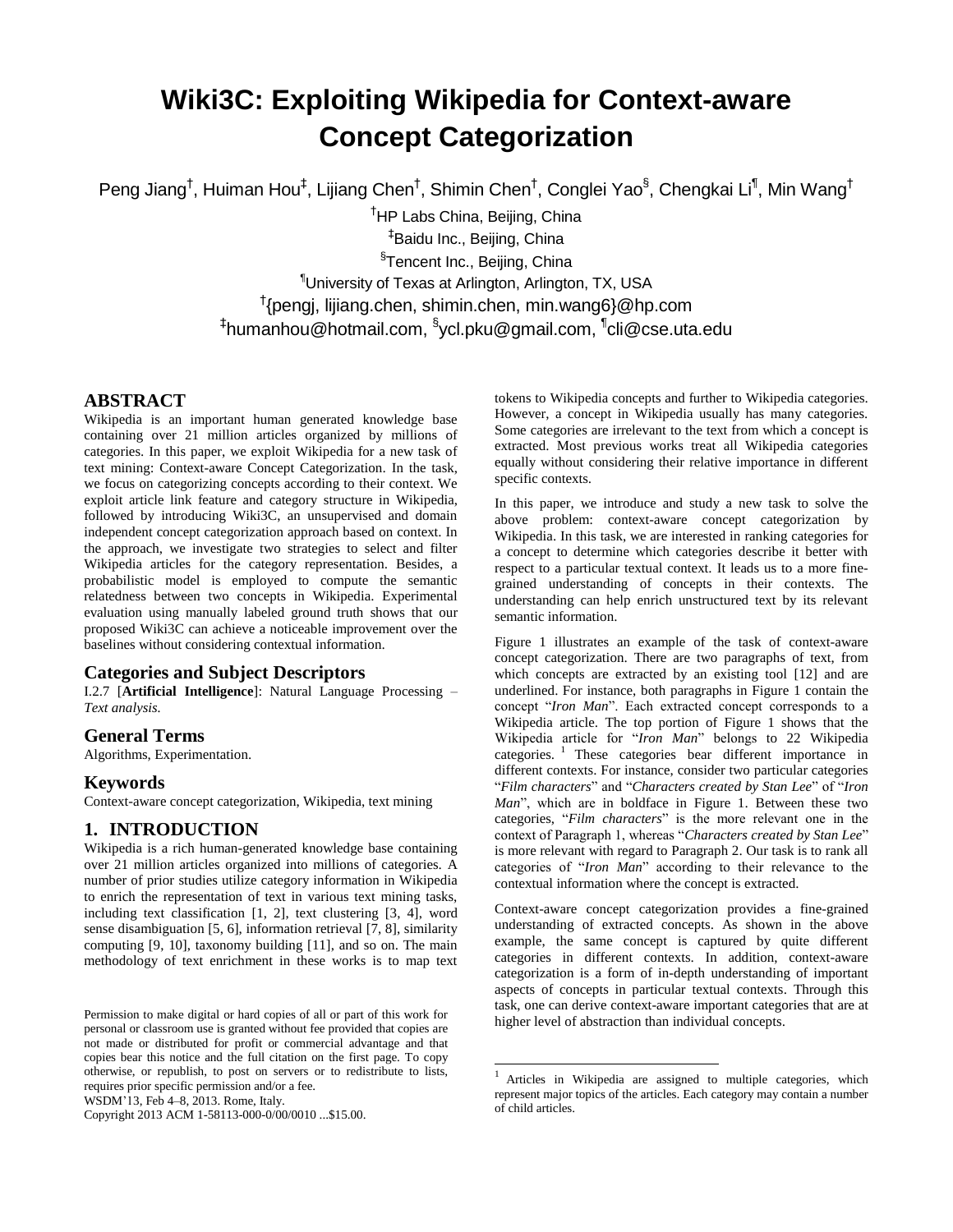#### **"Iron Man" belongs to 22 categories in Wikipedia:**

1968 comic debuts | 1996 comic debuts | 1998 comic debuts | 2005 comic debuts | 2008 comic debuts | 2011 comic debuts | Comics characters introduced in 1963 | Characters created by Don Heck | Characters created by Jack Kirby | **Characters created by Stan Lee** | Comics adapted into films | Fictional business executives | Fictional characters from New York | Fictional cyborgs | Fictional engineers | Fictional inventors | Fictional scientists | Fictional socialites | **Film characters** | Iron Man | Marvel Cinematic Universe characters | Marvel Comics titles



In The Avengers, Nick Fury, director of the peacekeeping organization S.H.I.E.L.D., recruits **Iron Man**, Captain America, the Hulk and Thor to form a team that must stop Thor's adoptive brother Loki from enslaving the human race.

### **Paragraph 1 that contains "Iron Man": Paragraph 2 that contains "Iron Man":**



He co-created Spider-Man, the Hulk, the X-Men, the Fantastic Four, **Iron Man**, Thor, and many other fictional characters, introducing complex, naturalistic characters and a thoroughly shared universe into superhero comic books.

**Category: Film characters, …… Category: Characters created by Stan Lee, ……**

#### **Figure 1. An example of context-aware concept categorization. Different categories should be chosen for the same concept "Iron Man" in different paragraphs.**

Previous studies have attained considerable success in exploiting Wikipedia for many text analysis tasks by identifying concepts in text and linking them to Wikipedia articles [\[12,](#page-8-5) [13\]](#page-8-6). The task of context-aware concept categorization proposed in this paper moves one step further. It is worth mentioning that, while Wikipedia provides a gold standard of ground truth for the task of concept extraction (i.e., the hyperlinks in Wikipedia articles to other Wikipedia articles representing such ground truth), it does not provide ground truth for context-aware concept categorization. Therefore, although supervised or semi-supervised techniques can be effectively applied in concept extraction [\[12,](#page-8-5) [14,](#page-8-7) [15\]](#page-8-8), we design an unsupervised and domain-independent approach for concept categorization.

Context-aware concept categorization is related to but different from text categorization (a.k.a. document classification). While the latter converts text into vector, and aims to label it with one or more predefined categories, concept categorization requires a finer-grained analysis to rank categories in the granularity of concept. Moreover, context-aware concept categorization is different from word sense disambiguation task. As shown in Figure 1, "*Iron Man*" in the two paragraphs refers to a same concept without ambiguity. In this work, we focus on compute the different relevance of categories for a given concept according to context. Being lack of description in Wikipedia Category, we represent category for ranking by two kinds of article sets: child article and split article. The set of child article includes Wikipedia articles under a given category, while the set of split article includes articles that are the sub-components of the given category' name. By leveraging the relatedness between each article in the two article sets and concepts in context, we combine the contextual relevance to rank categories for a concept. The relatedness measuring is based on the comparison of link structures<sup>2</sup> in Wikipedia articles. In order to address the bias problem caused by the incompleteness in Wikipedia, we propose a probabilistic model. In the model, any unseen link in a concept

l

can have a probability of occurrence which is proportional to that of the link given by the concept's category.

The main contributions of this paper are two folds. First, to the best of our knowledge, we are the first to introduce and study the problem of context-aware concept categorization. Second, we present an unsupervised and domain-independent approach for this task. Experimental evaluation using manually labeled ground truth shows the effectiveness of our approach.

The remainder of the paper is organized as follows: Section 2 describes our approach to the task of context-aware concept categorization. Evaluation of both accuracy and efficiency of our solution is presented in Section 3. In Section 4, we make a brief discussion of related work. Finally, Section 5 concludes the paper and discusses future work.

| Symbols          | Description                                      |
|------------------|--------------------------------------------------|
| $\overline{a}$   | An article in Wikipedia                          |
| In(a)            | Link set in $a$                                  |
| T                | Set of concepts extracted from a piece of text   |
| $\boldsymbol{t}$ | A concept in Wikipedia                           |
| $r(t_i, t_j)$    | Semantic relatedness of concept $t_i$ and $t_i$  |
| $C_i$            | Set of categories of concept $t_i$ in Wikipedia  |
| $c_{ii}$         | A category of concept $t_i$                      |
| ch(c)            | Set of child articles in category c              |
| ch'(c)           | Set of filtered child articles in category c     |
| sp(c)            | Set of split articles for category c             |
| R(t, c)          | Relevance of category $c$ to concept $t$         |
| $T_{context_i}$  | Set of contextual concepts of $t_i$              |
| D                | Window size for contextual concepts              |
| $\mu$            | Dirichlet smoothing parameter                    |
| $\alpha$         | Weight parameter of two category representations |
|                  | Weight Parameter to control the influence of     |
| β                | context                                          |
| K                | Pseudo size of $ch'(c)$                          |

**Table 1. Symbols used in this paper.**

<sup>2</sup> Link structure is an important feature of Wikipedia. Underlinked words in a Wikipedia article are typically linked to another relevant Wikipedia page.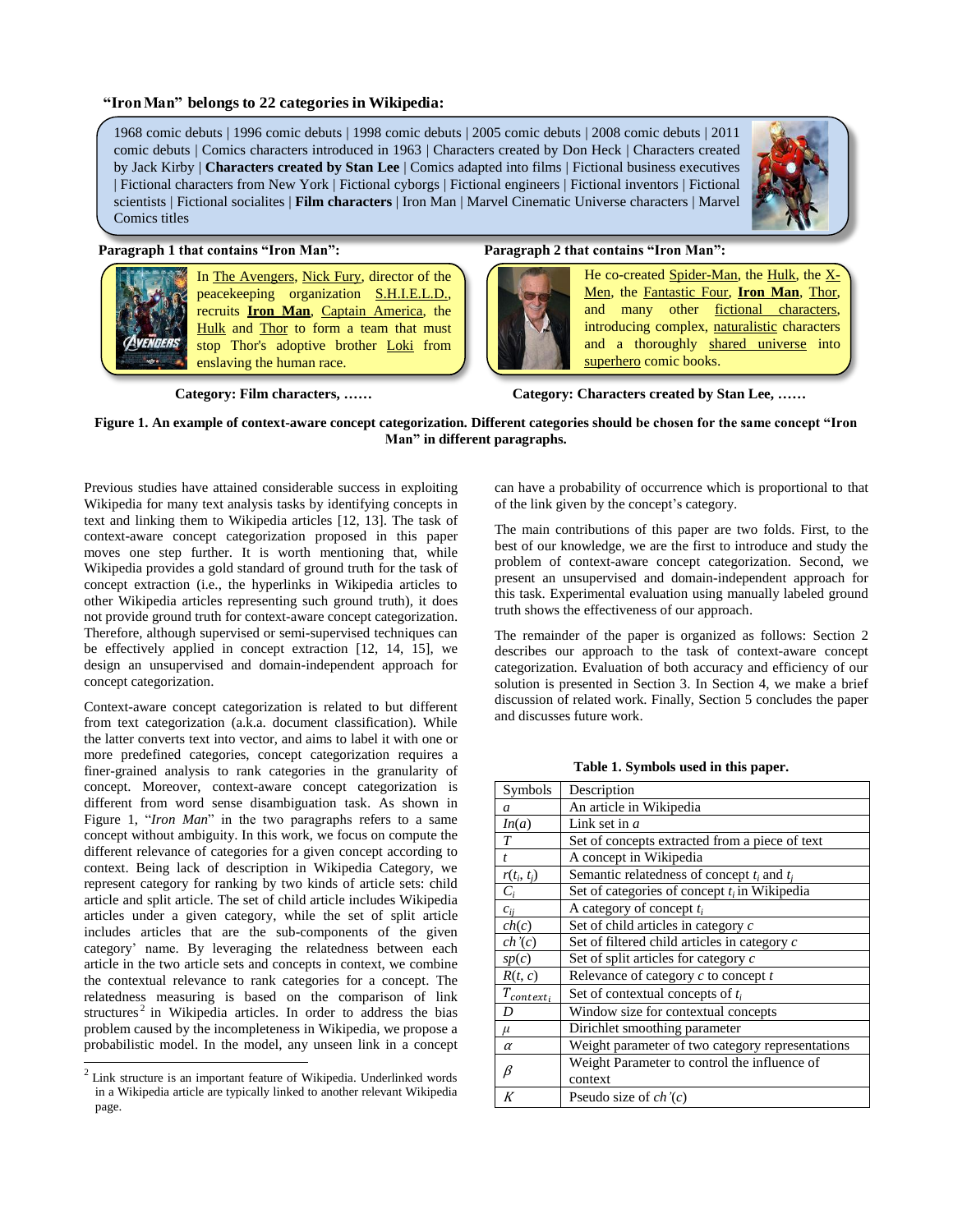# **2. WIKI3C: CONTEXT-AWARE CONCEPT CATEGORIZATION**

In the task of context-aware concept categorization, we are given 1) a set of concepts extracted from an input text, and 2) a list of categories defined in Wikipedia for each concept. We aim at ranking the categories for each concept according to their relevance to the particular textual context surrounding the concept.

In this section, we first present the basic idea of our solution, and then describe each component of our solution in detail. Table 1 summarizes some symbols that are frequently used in this paper.

# **2.1 Overview of Our Approach**

Given a target concept with the surrounding textual context, and the concept's corresponding categories, the task is to rank these categories by exploring the surrounding textual context. For example, in paragraph 1 of Figure 1, the context of the target concept "*Iron Man*" contains several concepts surrounding it, such as "*The Avengers*", "*Nick Fury*", "*S.H.I.E.L.D*", "*Captain America*", etc. Similarly, in Paragraph 2, the context of "*Iron Man*" includes "*fictional characters*", "*naturalistic*", "*shared universe*", etc. The number of contextual concepts is determined by the window size parameter *D*, provided that the contextual concepts must be in the same paragraph as the target concept.

Figure 2 illustrates the basic idea of our approach. The rectangular box *T* represents the set of concepts extracted from the input text.  $t_i \in T$  is a target concept, represented by "*Iron Man*" in Figure 2.  $T_{context_i} \subset T$  is the set of contextual concepts for  $t_i$ . In this case, the window size  $D$  is set to 2. We denote  $C_i$  as the set of categories of  $t_i$ ,  $c_{ij} \in C_i$  is one category of  $t_i$ , such as "*Film characters*". In Wikipedia, each category has little description. In order to rank the categories according to their relevance to the context, we investigate two types of Wikipedia article sets to represent a category. The first set is  $ch(c_{ij})$  that contains all the child articles of category  $c_{ij}$  in Wikipedia. The second set is denoted as  $sp(c_{ij})$  with all articles generated directly from the name of category  $c_{ii}$ . We will describe the two types of article sets and their usage in the following two subsections.

# **2.2 Child Article Selection**

To represent category  $c_{ii}$ , we can select all the child articles  $ch(c_{ii})$ in  $c_{ii}$ .  $ch(c_{ii})$  can be obtained from the category page in Wikipedia. In this way, the relevance between  $c_{ii}$  and a contextual concept in  $T_{context}$ , can be measured by the average relatedness between each article in  $ch(c_{ij})$  and the concept in  $T_{context_i}$ .

However, there are biases in Wikipedia. For example, given a concept "*Physics*" in  $T_{context}$ , we consider two categories "*Swiss physicists*" and "*American physicists*". Intuitively the two categories should have a similar relevance to "*Physics*". However category "*Swiss physicists*" is more relevant to "*Physics*" than category "*American physicists*". What happens is that "*Swiss physicists*" has 44 child articles, while "*American physicists*" has 1206 child articles in Wikipedia. Most of the 44 child articles of "*Swiss physicists*" contain long descriptions and have a large number of links with the article corresponding to "*Physics*". Therefore they can achieve higher relatedness with "*Physics*". On the other hand, most of the 1206 child articles of "*American physicists*" describe less famous American physicists, and are very short with few links shared with "*Physics*". Therefore, they are considered as irrelevant to "*Physics*". As such, the average relevance between all articles in category "*American physicists*" and "*Physics*" is significantly biased. It shows that categories that contain few but long articles tend to have higher relevance to a given concept. This seems unfair.

To resolve the above problem, we use *K* articles with the highest relatedness with other articles in the category to represent the category regardless of the actual number of articles. *K* is the pseudo size of category. This will remove "unpopular" or "uncompleted" child articles to maintain the size of *ch*(*c*) to *K*. Another benefit of category filtering is that it can shorten the time of relatedness computation. Algorithm 1 selects child articles in *ch*(*c*) by the following steps:

- 1) If the count of links of an article in *ch*(*c*) is less than *Threshold*, delete the article.
- 2) If the size of *ch*(*c*) is greater than *K*, calculate the total relatedness between each article and all the other articles in *ch*(*c*). Then delete the article with the smallest total relatedness.
- 3) Repeat step 2) until the size of *ch*(*c*) is equal to *K*.



**Figure 2. An illustration of the computation of relevance for a category using two article sets.**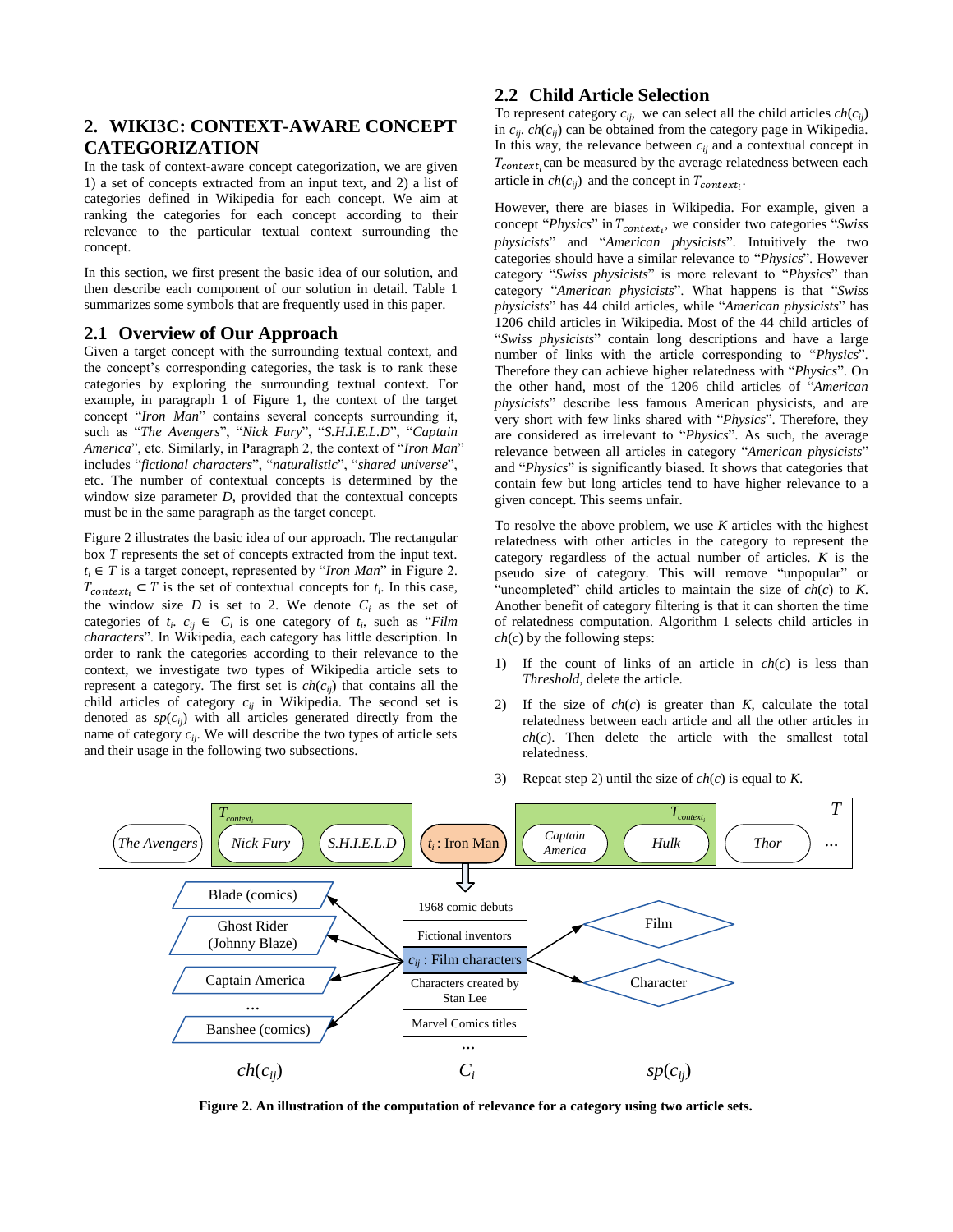| <b>Algorithm 1:</b> Child articles filtering |                                            |  |  |  |  |
|----------------------------------------------|--------------------------------------------|--|--|--|--|
|                                              | <b>Input</b> : $ch(c)$                     |  |  |  |  |
|                                              | <b>Output:</b> filtered $ch(c)$            |  |  |  |  |
|                                              | <b>Const</b> Threshold, K;                 |  |  |  |  |
| 1                                            | foreach $a \in ch(c)$ do                   |  |  |  |  |
| 2                                            | if $ ln(a) $ < Threshold then              |  |  |  |  |
| $\overline{\mathbf{3}}$                      | $ch(c)$ . delete $(a)$ ;                   |  |  |  |  |
| $\overline{\mathbf{4}}$                      | end                                        |  |  |  |  |
| 5                                            | end                                        |  |  |  |  |
| 6                                            | while $ ch(c) $ > K do                     |  |  |  |  |
| 7                                            | $\min \leftarrow  ch(c)  \times 1.0;$      |  |  |  |  |
| 8                                            | <b>foreach</b> $a_i \in ch(c)$ do          |  |  |  |  |
| 9                                            | total $\leftarrow 0$ ;                     |  |  |  |  |
| 10                                           | for each $a_i \in ch(c)$ and $i \neq j$ do |  |  |  |  |
| 11                                           | $total \leftarrow total + r(a_i, a_j);$    |  |  |  |  |
| 12                                           | end                                        |  |  |  |  |
| 13                                           | if <i>total</i> $<$ min then               |  |  |  |  |
| 14                                           | $\min \leftarrow total;$                   |  |  |  |  |
| 15                                           | $a_{\min} \leftarrow a_i$ ;                |  |  |  |  |
| 16                                           | end                                        |  |  |  |  |
| 17                                           | end                                        |  |  |  |  |
| 18                                           | $ch(c)$ . delete $(a_{\min})$ ;            |  |  |  |  |
| 19                                           | end                                        |  |  |  |  |
| 20                                           | return $ch(c)$                             |  |  |  |  |

Algorithm 1 first deletes noise in a category. The threshold parameter is set to 3 in our experiment. Then Algorithm 1 finds and deletes the article that is most irrelevant to others in a category until the size of  $ch(c)$  is equal to  $K$ . The relatedness computation will be discussed in Section 2.4. The filtering algorithm does not require any contextual information. Therefore, we perform it offline. We denote the filtered *ch*(*c*) as *ch'*(*c*) in the rest of the paper.

If a category has less than *K* articles before filtering, we can use the article with minimum relatedness as supplements. This will be discussed in detail in Section 2.4.3. Figure 2 shows several child articles for category "*Film characters*", including "*Blade (comics)*", "*Ghost Rider (Johnny Blaze)*", "*Captain America*", "*Banshee (comics)*", etc.

#### **2.3 Split Article Selection**

Another way to represent a category is to use variants of the category's name. For the example of category "*Swiss physicists*" and "*American physicists*", it is natural to expect the two categories to have similar relevance to the concept "*Physics*" since their names contain a common concept "*physicists*". Another example is "*American physicists*" and "*American chemists*" with the common concept "*American*" in their names. Therefore it is natural to expect them to have similar relevance when their context contains concept such as "*America*". To support this intuition, we split the name of a category into many sub-components if they are valid Wikipedia articles. Compared to articles in  $ch(c_{ii})$ , the concepts corresponding to split articles are more general. We denote the set of split articles for category  $c_{ij}$  as  $sp(c_{ij})$  and expect it to serve as a complement for  $ch(c_{ij})$ .

To measure the relevance between concept  $t$  and category  $c_{ii}$ , we compute the relatedness between each article in  $sp(c_{ij})$  and *t*. Unlike relatedness computation using child articles in Section 2.4.3, we select the maximum relatedness rather than average relatedness. That means we select the split article with the maximum relatedness with contextual concept to represent  $c_{ii}$ . It is because the relevance of each member in  $sp(c_{ij})$  may vary greatly. Therefore, it is not appropriate to use all split articles to represent *c* and compute the average relatedness as the relevance of *cij*. For example, "*America*" is a contextual concept and "*American physicists*" is a category for a target concept. The relatedness between the concept "*America*" and a split article "*American*" of category "*American physicists*" is 1, while the relatedness between "*America*" and the other split article "*Physicist*" will be much smaller. Intuitively, it is better to use "*America*" to represent category "*American physicists*" in this context. Computing maximum relatedness matches this intuition. Figure 2 shows two split articles "*Films*" and "*Character*" for category "*Film Characters*".

Now we have two approaches to representing a category in Wikipedia. In the next section, we present our approach to ranking categories using these two representations.

# **2.4 Category Ranking**

Before presenting the category ranking function, we first introduce the computation of semantic relatedness between concepts. We use link structure to represent concepts in our approach. There are two kinds of links in Wikipedia: inlink (incoming link) is the article with links toward the target article while outlink (outgoing link) is the article referred by the target article. Inlink and outlinks behave similar and both are good indicators of relevance [\[16\]](#page-8-9).

### *2.4.1 Basic Model*

In this model, we represent concept *t* by an link set *In*(*a*), where *a* is the corresponding article of *t* in Wikipedia. According to the representation, we can compute the semantic relatedness between two concepts *t<sup>i</sup>* and *t<sup>j</sup>* by the following formula:

$$
r(t_i, t_j) = \frac{\left| In(a_i) \cap In(a_j) \right|}{\left| In(a_i) \cup In(a_j) \right|} \tag{1}
$$

where  $a_i$  and  $a_j$  are the corresponding Wikipedia articles for concept  $t_i$  and  $t_i$  respectively. The above formula employs the link structure in Wikipedia to measure the relatedness between two articles. It assumes that the more links shared by the two concepts, the more related they are. In addition, the number of link shared is normalized by the size of  $In(a_i) \cup In(a_i)$ . This model is simple and intuitive, but has the following weakness. In some cases, two articles in the same category have no shared links. The relatedness between them would be zero, even though they belong to the same category. This is because Wikipedia is human generated knowledge base and some articles corresponding to "unpopular" concepts may be quite short and incomplete. In order to solve this problem, we introduce the following probabilistic model.

#### *2.4.2 Probabilistic Model*

In the probabilistic model, we represent a concept *t* as a probability distribution over links. Different from the basic model, we assume an unseen link (outlink) in *t* to have a probability of occurrence. The probability is proportional to that of the link given by all categories that *t* belongs to. The probabilistic model  $\theta_t$ for *t* can be estimated as follows:

$$
p\left(\text{link} \mid \theta_{t}\right) = \frac{n\left(\text{link}; t\right) + \mu p\left(\text{link} \mid C\right)}{|t| + \mu} \tag{2}
$$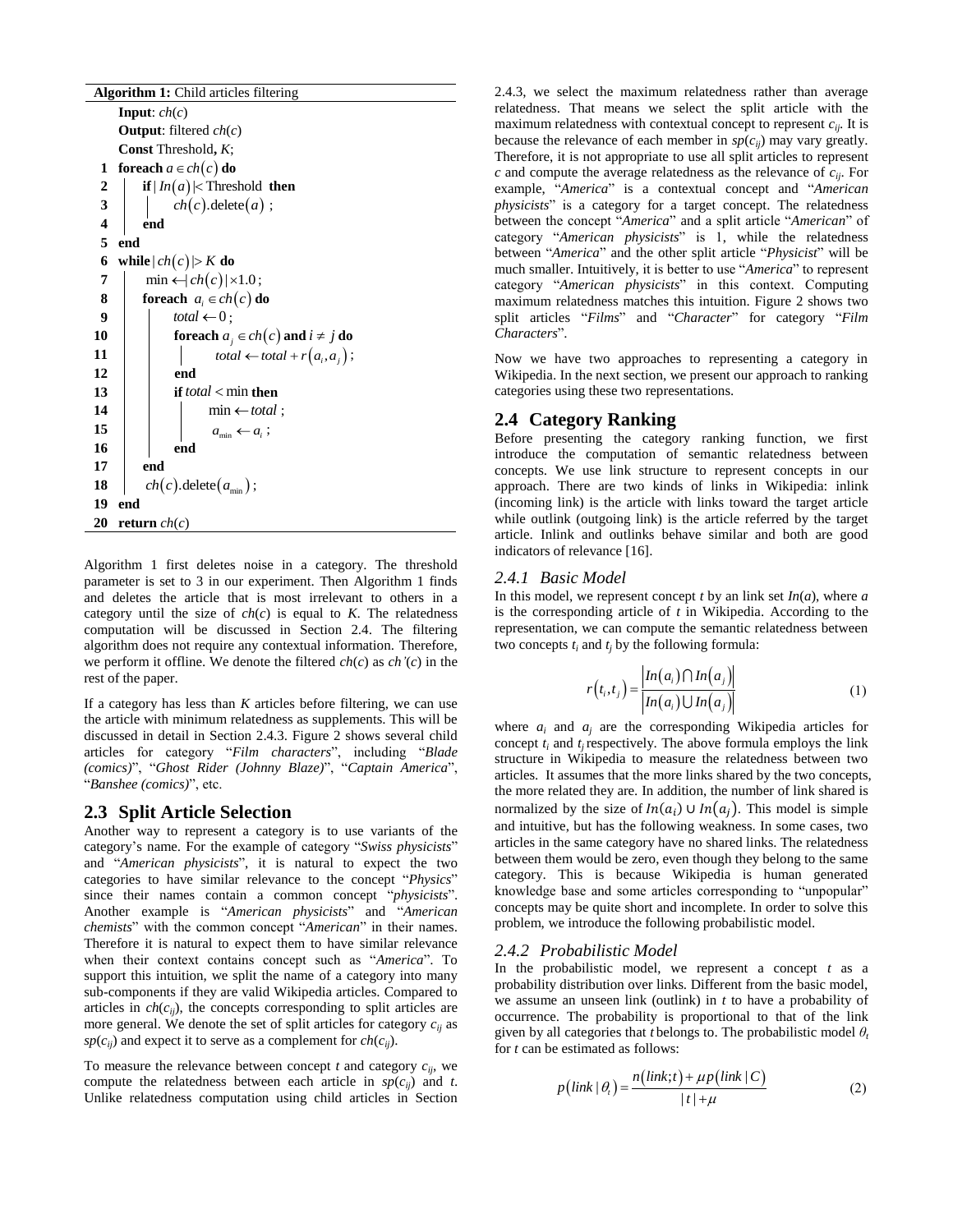where *n*(*link* ; *t*) is the number of times *link* appears in the article corresponding to *t*.  $|t|$  is the number of links in *t*.  $\mu$  is a Dirichlet parameter and will be determined in experiment. *C* is the set categories that *t* belongs to. *p*(*link* |*C*) can be estimated as follows:

$$
p\left(\text{link} \mid C\right) = \frac{\sum_{c \in C} \sum_{a \in c} |n\left(\text{link}; a\right)|}{\sum_{c \in C} \sum_{a \in c} |a|} \tag{3}
$$

where *c* is a category of *t* in *C*. *a* is an article belongs to *c*.  $|a|$  is the number of links in *a*. According to Formula 2, each concept in *c* shares all links of *c* with the probabilistic related to the frequency of the link occurring in *c*. The semantic relatedness between two concepts  $t_i$  and  $t_j$  can be measured as follows:

$$
r(t_i, t_j) = -D(\theta_i || \theta_j) - D(\theta_j || \theta_i)
$$
\n(4)

where  $D(\theta_i || \theta_j)$  is the KL-divergence of  $\theta_i$  and  $\theta_j$ :

$$
D(\theta_i || \theta_j) = \sum_{\text{link}} p(\text{link} | \theta_i) \log \frac{p(\text{link} | \theta_i)}{p(\text{link} | \theta_j)}
$$
(5)

The more  $t_i$  relates to  $t_j$ , the smaller  $D(\theta_i \parallel \theta_j)$  is. If  $t_i$  and  $t_j$  are the same concept,  $D(\theta_i \parallel \theta_j)$  equals 0. Therefore, we use the negative KL-divergence to measure the relatedness.

#### *2.4.3 Category Ranking Approach*

Based on the models introduced in the above section, the relevance between a category *c* and a concept *t* can be computed as follows:

$$
R(t,c) = \alpha R(t, ch'(c)) + (1-\alpha) R(t, sp(c))
$$
  
=  $\alpha \frac{1}{K} \sum_{t_i \in ch'(c)} r(t, t_i) + (1-\alpha) \max_{t_i \in sp(c)} r(t, t_i)$  (6)

where  $R(t, ch'(c))$  is the relatedness between  $t$  and filtered child articles  $ch'(c)$ .  $R(t, sp(c))$  is the relatedness between *t* and split articles  $sp(c)$ . The reason to use the maximum relatedness instead of average relatedness can be found in Section 2.3.  $\alpha$  in Formula (6) is a parameter used to control the influence weight of two category representations. *K* is the pseudo size of each category. If the size of  $ch'(c)$  is less than  $K$ , we can use the concept with minimum relatedness with *t* as supplement:

$$
t_{\min} = \arg\min_{t_i} r(t, t_i)
$$
\n(7)

Thus  $R(t, ch'(c))$  in Formula (6) can be rewritten as:

*i*

$$
R(t, ch^{2}(c)) = \frac{1}{K} \left( \sum_{i=1}^{n} r(t, t_{i}) + (K - n^{2}) r(t, t_{\min}) \right)
$$
(8)

where *n'* is actual size of *ch'*(*c*). We use the article in *ch'*(*c*) with the minimum relatedness as supplement and keep the size of each category to *K*, so that each child article has the same contribution to the relevance of different-sized categories. For example, if in category A, the relatedness of two articles is 0.8 and 0.2 respectively; whereas the relatedness of three articles in category *B* is 0.8, 0.3 and 0.3 respectively. Obviously, *B* should be more relevant than *A*. But if we use the actual size to average the impact of each article, category *A* would rank higher than category *B*.

Given *n* concepts  $T = \{t_1, t_2, ..., t_n\}$  extracted from a paragraph, we use  $T_{Context_i} = \{t_{i-D}, ..., t_{i-1}, t_{i+1}, ..., t_{i+D}\}$  to represent all contextual concepts for a target concept  $t_i$ .  $D$  is the contextual window size which determines how many concepts surrounding  $t_i$ will be considered as contextual concepts. Suppose there are *m*

predefined categories  $C_i = \{c_{i1}, c_{i2}, ..., c_{ij}, ..., c_{im}\}\)$  that  $t_i$  belongs to. The scoring function for category is defined as follows:

$$
score(t_i, c_{ij}) = \frac{\beta}{|T_{context_i}|} \sum_{t' \in T_{context_i}} R(t', c_{ij}) + (1 - \beta)R(t_i, c_{ij})
$$
(9)

where  $R(t, c_{ij})$  is the relevance between a contextual concept  $t^{i}$  and a category  $c_{ij}$  of the target concept  $t_i$ . On the other hand,  $R(t_i, c_{ij})$  is the relevance between the target concept  $t_i$  and its category  $c_{ii}$ without considering the context. We observe that the relevance values of a target concept to its own categories may vary. For example, for the concept "*Iron Man*", its category "*Marvel Comics title*" is more relevant than its category "*Fictional socialites*" without considering the context. Formula (9) takes into account the impact of the relevance without the context in category ranking.  $R(t_i, c_{ij})$  and  $R(t', c_{ij})$  can be computed by Formula (6).  $\beta$  is a parameter used to control the influence weight of context. If  $\beta = 0$ , the approach will be simplified to use only the information of the target concept without using the context of the target concept. Finally, we compute the ranking score for every category  $c_{ij}$  in  $C_i$ , and then rank the categories in descending order of the score.

#### **3. EXPERIMENTS**

This paper aims at exploiting Wikipedia for context-aware concept categorization. In line with this, we select two baselines in our experiments for comparative studies: (1) Ranking randomly for categories (Random). (2) Approach only using target concept but not the context surrounding it (Without context). Note that baseline 1 only utilize the basic knowledge structures in Wikipedia, and are just used to prove the intention of concept categorization. Baseline 2 is used to evaluate the contextual impact on the task of concept categorization.

We perform experiments for the two strategies of article selection discussed in Section 2.2 and 2.3, and compare our basic model and probabilistic model mentioned in Section 2.4.

#### **3.1 Data Set and Evaluation**

Currently, there is no available dataset in the community for the evaluation of concept categorization task. Therefore, we manually label a test set as the ground truth. We randomly select 100 English articles from Wikipedia for fine-grained labeling. The concepts in the articles have already been labeled by Wikipedia, and are used as given knowledge in our labeling process of the experiment. Our objective is to select relevant categories among all categories for each target concept according to the context.

We develop a category labeling tool. In our tool, each evaluation user can browse each article in Wikipedia with concepts marked in a different color from the main text. The reason to select Wikipedia article is that all concepts are linked unambiguously by editors. He/she can click on each concept and get all candidate categories of the clicked concept. Evaluation users can select the relevant categories according to textual context. We merge their labeled result together to obtain a final ground truth: only if it is checked by more than one user, a category is selected for the ground truth. In this way, the ground truth enables us to know whether or not a category is relevant to the concept given its context. Finally, we labeled 3072 concepts that belong to 29044 categories (7780 relevant categories). We notice that each concept has an average of 9.5 categories, of which only 2.5 are relevant according to the ground truth.

In our experiments, Wiki3C ranks all the categories for a concept according to its context and compares the rank results with the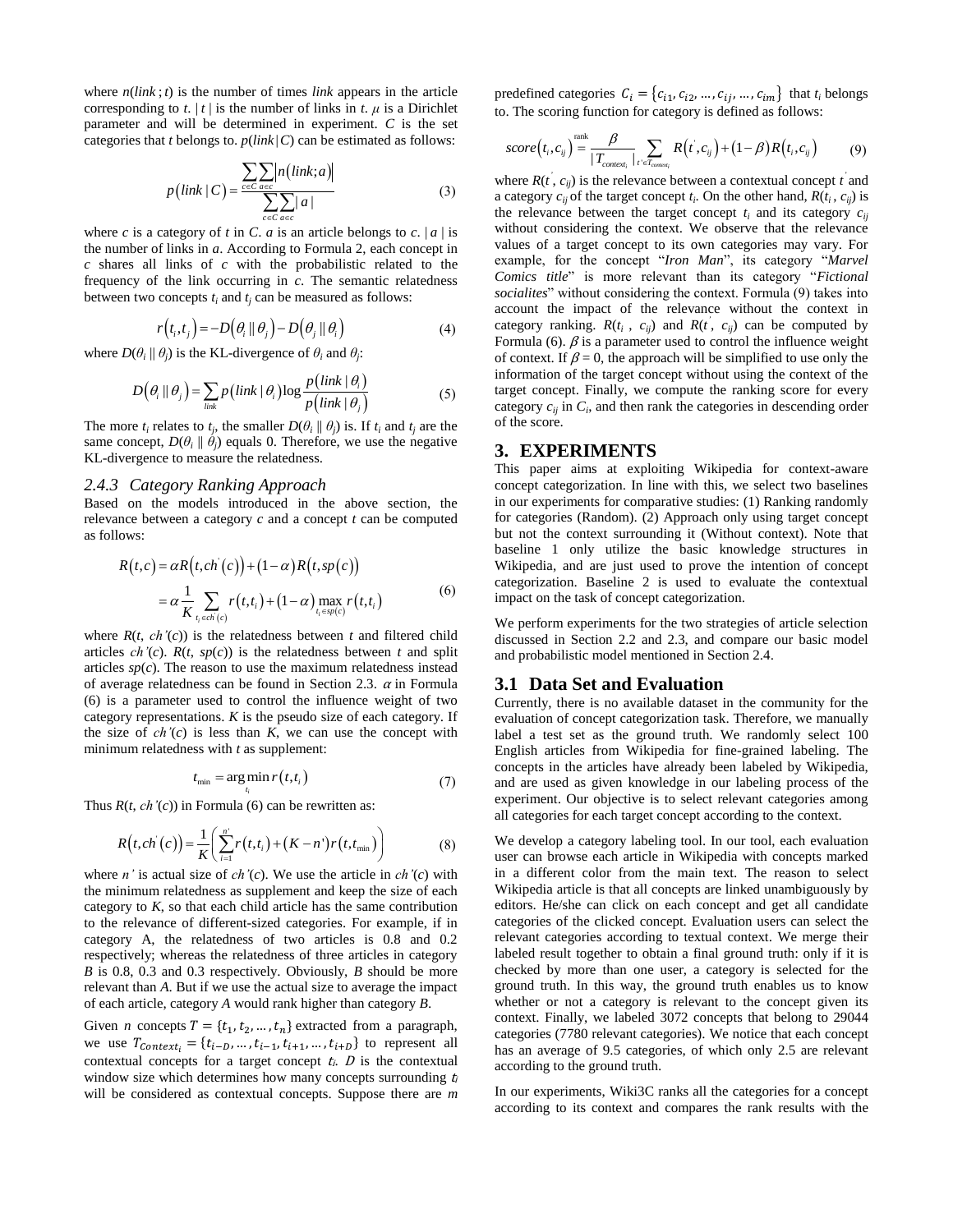ground truth. We use MAP (Mean average precision), R-precision (R-prec) and bpref as evaluation metrics [\[17\]](#page-8-10) to measure the quality of category ranking.

#### **3.2 Overview of Experimental Results**

Table 2 shows the performance comparison among all the approaches. Overall, all context-aware approaches outperform the three baselines. It proves that category selection is related to context, which is the basic assumption for the task of contextaware concept categorization in this paper. Moreover, baseline 1 only uses basic category structure information without any computation of relatedness. Their performance is much worse than that of baseline 2 uses the relatedness between the target concept and its categories. This proves the Wikipedia categories are not equal for a given concept.

In the context-aware approaches, we compare the performances of basic model and probabilistic model with different article selection strategies. Overall, the probabilistic model outperforms basic model. In addition, using filtering algorithm to select top *K* child articles can improve the performance significantly. We will discuss about it in Section 3.3.3. As shown in Figure 4, we can see that the curve of probabilistic model using filtered child articles is the closest to the upper right-hand corner of the graph, and achieves the best performance (MAP = 0.7542) with an improvement of 15.2% over baseline 2. This indicates that probabilistic model using filtered child articles is superior to the others. Moreover, child article selection strategy outperforms split article selection in both models. Furthermore, using the filtering algorithm in child article selection demonstrates a further improvement (4.3% for basic model and 2.0% for probabilistic model). The performance of the combination between the two selection strategies will be discussed in Section 3.3.2.

**Table 2. Performance comparison.**

| Approach                                              | <b>MAP</b> | R-prec | bpref  |
|-------------------------------------------------------|------------|--------|--------|
| Random (baseline 1)                                   | 0.5245     | 0.4304 | 0.4213 |
| Without context (baseline 2)                          | 0.6546     | 0.5504 | 0.5389 |
| Basic model (child)                                   | 0.6979     | 0.5942 | 0.5868 |
| Basic model (child $+$ filter)                        | 0.7279     | 0.6142 | 0.6088 |
| Basic model (split)                                   | 0.6679     | 0.5613 | 0.5414 |
| Probabilistic model (child)                           | 0.7392     | 0.6382 | 0.6321 |
| Probabilistic model $\left($ child + filter $\right)$ | 0.7542     | 0.6512 | 0.6411 |
| Probabilistic model (split)                           | 0.6942     | 0.5932 | 0.5845 |



**Figure 3. Comparison of recall-precision curves among different approaches.**

# **3.3 Analysis of Parameters**

#### *3.3.1 Parameter D*

In our approach, we use the concepts surrounding a target concept as the context. The concepts in the same paragraph with the target concept are considered as contexts and their number is determined by the window size parameter  $D$ . We experiment with  $D$  varying from 1 to 10 to see its impact on the quality of category ranking. In Figure 4, we notice that the performances of all approaches improve gradually as *D* increases (MAP of the approach without using context is constant at 0.6546). But when *D* is approaching 10, the performance deteriorates slightly. An explanation is that concepts separated by a significant distance are also less relevant than concepts located closer to each other. If *D* is set too large, some unrelated and noise contextual concepts will be included.

In particular, for the approaches that only use split articles, their performance does not change much when *D* varies, since the number of split articles for a category is often small (less than 5), and some of them are context-independent. However, compared to the baseline approach, using contextual information improves MAP from 0.6546 to 0.6942 (6.0% increase for probabilistic model) and 0.6669 (1.9% increase for basic model) respectively. For the approaches that using child articles, the performance increases significantly as *D* increases. It reaches the best performance when  $D = 8$ , after which the performance stays roughly the same. Therefore, *D* is fixed to 8 in other experiments.



**Figure 4. Performance sensitivity to window size** *D***.**

#### 3.3.2 *Parameter*  $\alpha$  *and*  $\beta$

In our approach, there are two main parameters that should be determined in our experiments:  $\alpha$  and  $\beta$ . The parameter  $\beta$  in Formula (9) controls influence of context for category ranking. Specifically,  $\beta$  is used to adjust the ratio of target concept's relevance and contextual relevance in the ranking model. Figure 5(a) shows the effect of varying  $\beta$  from 0 to 1, with a step up size of 0.1. In this experiment, we set  $\alpha = 1$ , thus, we actually only use the child articles to represent a category. Clearly, the introduction of contextual concepts can significantly improve the performance. But when  $\beta$  is approaching 1, the performance deteriorates sharply, though it is still better than without using contextual concepts. For the basic approach, the performance keeps improving until  $\beta = 0.6$ , while the best performance occurs when  $\beta = 0.7$  for the probabilistic model.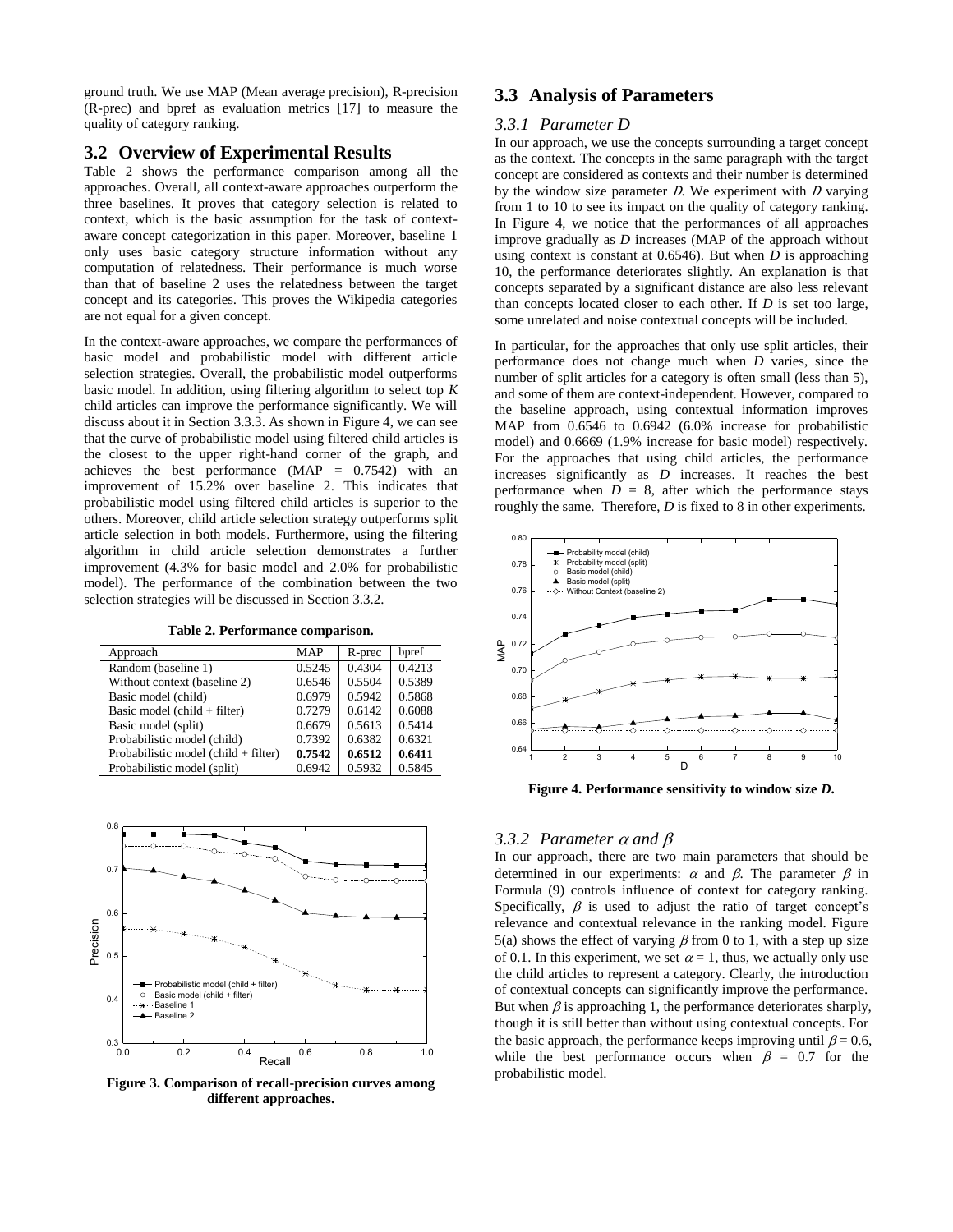As mentioned in Section 2.2 and 2.3, both the split articles and child articles can represent a category. We combine them together to calculate the ranking score for a category. In Formula (6),  $\alpha$  is a weight parameter to control the proportion of child articles in the linear combination. Figure 5(b) shows how MAP varies accordingly with  $\alpha$  when  $\beta$  is fixed at 0.7. The best performances of probabilistic model and basic model are reached at  $\alpha = 1.0$ . Clearly, the combination does not achieve better performance than using child articles alone. In the solution of split article selection, we expect to find a generalized concept that can best represent the category. This leads to categories with similar name having a similar relevance and some feature will be lost in these categories. For example, 7 categories of the concept "*Iron Man*" contain a common split article "*Character* (*film*)". Therefore, they may have a similar relevance to the context in Paragraph 1 of Figure 1. But in fact, the correct category "*Film characters*" should be more relevant than others such as "*Comics characters introduced in 1963*", "*Characters created by Stan Lee*", etc. In conclusion, child articles are more effective than split articles to represent categories in the task of context-aware concept categorization.

#### *3.3.3 Parameter K and μ*

Another two key parameters that should be determined in our approach are  $K$  and  $\mu$ .  $K$  is used for the child article selection in Section 2.2. It can be considered as a pseudo category size to filter noise and irrelevant articles in a category. Figure 6(a) shows that the performance increases significantly as *K* increases. However, when *K* exceeds 10, the performance deteriorates gradually. When *K* is large enough, we actually select all child articles to

represent a category without filtering. In the other experiments, we set  $K = 8$ , which is optimal for all models in this experiment.

According to Formula  $(2)$ ,  $\mu$  is the Dirichlet prior for smoothing. Because some articles corresponding to "unpopular" concepts in Wikipedia may be very short and incomplete, their relevance always tends to be zero even though they belong to the same category. The introduction of  $\mu$  makes unseen link of an article have a probability of occurrence. The probability is proportional to that of the link given by all categories that the concept belongs to. Thus, each concept shares some links that belong to the common categories. Figure 6(b) demonstrates the changing performance by changing *μ* from 0 to 4000. When *μ* increases, the performances of the two strategies of article selection improve until  $\mu = 1000$ . After that, the performances deteriorate slightly and start to stabilize. It is worth to mention that when  $\mu$  is too large, each concept tends to have a similar distribution as that of the categories to which it belongs. Therefore, each concept loses its own features. Specifically, the performance of selecting child articles to represent categories can be improved significantly by the introduction of  $\mu$ ; whereas the impact of  $\mu$  is relatively small for the approach using split article selection. This is because we actually use only one article to represent a category. The selected article has the maximum relatedness among all split articles for the category, and is relatively long and complete. Besides, split articles usually correspond to general concepts. So the bias mentioned above is small.



**Figure 6. Performance sensitivity to**  $\mu$  **and**  $K$ **.**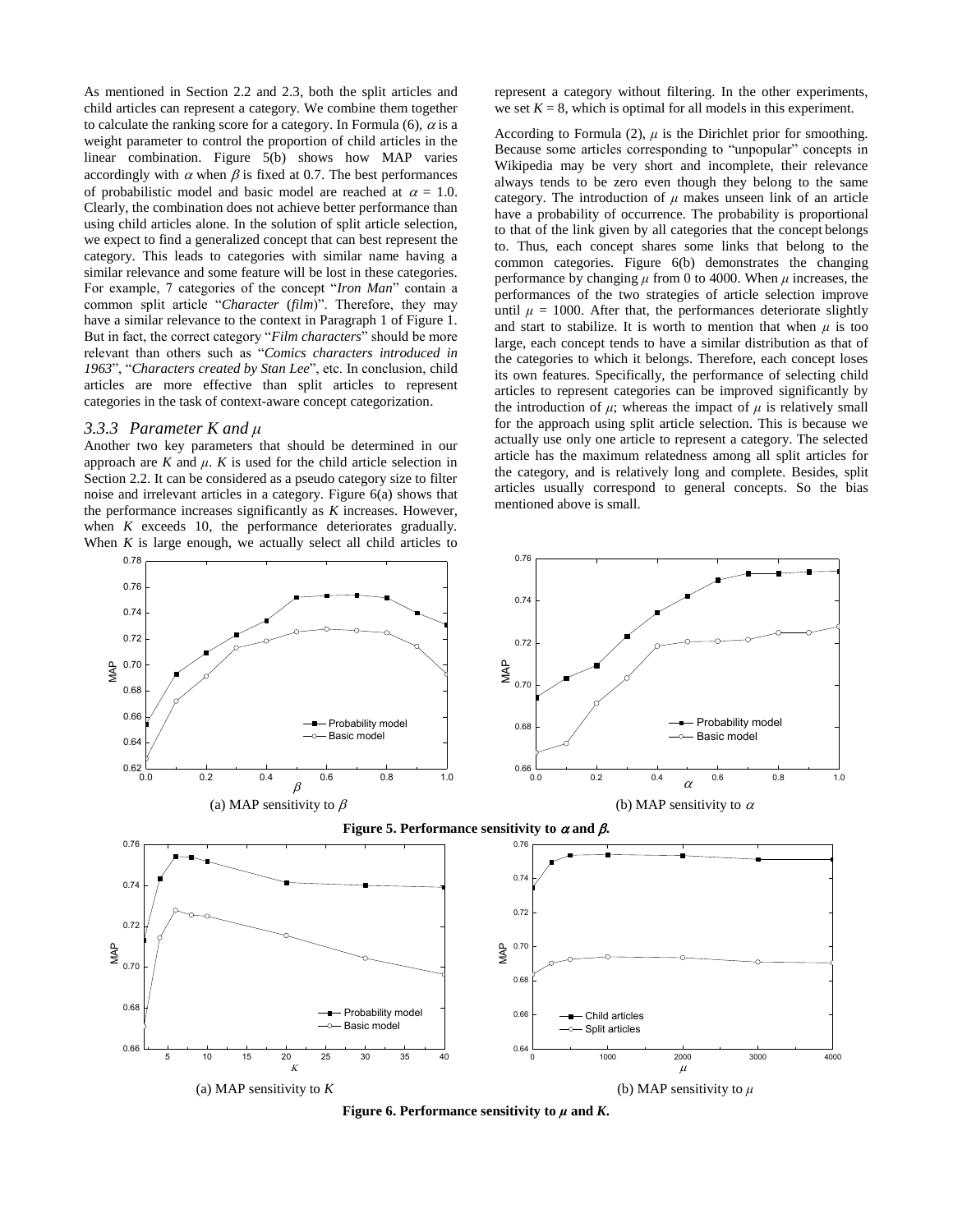# **4. RELATED WORK**

The work described in this paper mainly uses the knowledge in Wikipedia. Previous work using Wikipedia mainly focuses on semantic relatedness computing, word sense disambiguation, text classification and clustering. Völkel et al. [\[18\]](#page-8-11) provide an extension to be integrated in Wikipedia that allows the typing of links between articles and the specification of typed data inside the articles to be easy-to-use. Strube and Ponzetto [\[19\]](#page-8-12) are the first to propose a Wikipedia based approach to computing measures of semantic relatedness. Gabrilovich and Markovitch [\[2\]](#page-7-1) enrich document representation through Wikipedia to improve the performance of text categorization. Empirical results prove that this knowledge-intensive representation brings text categorization to a qualitatively new level of performance across a diverse collection of datasets. They [\[10\]](#page-8-3) also propose explicit semantic analysis to measure semantic relatedness. With their approach, they employ text classification techniques to explicitly represent the meaning of any text in terms of Wikipedia-based concepts. In addition, due to the use of Wikipedia concepts, their model is easy to be explained to human users. Cucerzan [\[20\]](#page-8-13) uses Wikipedia structured knowledge for named entity disambiguation task. Through a process of maximizing the agreement between the contextual information extracted from Wikipedia and the context of a document, as well as the agreement among the category tags associated with the candidate entities, the implemented system shows high disambiguation accuracy on both news stories and Wikipedia articles. Banerjee et al.[\[21\]](#page-8-14) propose a method of improving the accuracy of clustering short texts by enriching their representation with additional features from Wikipedia. Compared to traditional bag of words representation, the Wikipedia based enriched representation can improve the clustering accuracy significantly.

Within the community of information retrieval (IR) and information extraction (IE), there are various studies related to Wikipedia [\[14,](#page-8-7) [15,](#page-8-8) [22-25\]](#page-8-15). In 2007, INEX [\[26,](#page-8-16) [27\]](#page-8-17) introduces an entity ranking track that aims to evaluate the entity retrieval in Wikipedia. In TREC entity track [\[28\]](#page-8-18) which aims at finding related entities on the Web, many approaches use Wikipedia as an external resource for query expansion, named entity recognition or entity type detection. Wu and Weld [\[14\]](#page-8-7) propose an open IE system which performs a self-supervised learning to distill relations from natural-language text. Their system constructs training data by heuristically matching Wikipedia infobox attribute values with corresponding sentences.

The following work is particularly relevant to this paper. Milne and Witten [\[29\]](#page-8-19) use Wikipedia Link-based Measure (WLM) to compute the semantic relatedness between two articles. Unlike other techniques based on Wikipedia, WLM is able to provide accurate measures efficiently, using only the links between articles rather than their textual content. They [\[12\]](#page-8-5) also use link to cross-refer documents with Wikipedia. Mihalcea and Csomai [\[13\]](#page-8-6) propose Wikify, the first system to extract concepts from text documents and link them to Wikipedia articles. Their system extracts keyword automatically and disambiguates word sense by linking concepts extracted from document to the corresponding Wikipedia pages. Our work extends the above studies by ranking the Wikipedia categories of the extracted concepts according to their context, and it can be used in text classification, text cluster, IR and IE.

# **5. CONCLUSION**

Wikipedia produces rich category information that can be used in many text mining tasks, such as text classification, text clustering, word sense disambiguation, etc. However, Wikipedia category representation for each concept is simplistic: a concept contains a number of categories, without considering their relevance to the context where the concept appears. In this paper, we introduce and study the task of ranking categories based on context. We aim at categorizing extracted concepts based on contextual information. It provides an in-depth understanding of concepts in a specific context and generates context-aware categories that are of higher level than concepts. It goes one step further than classical text mining task in Wikipedia, such as semantic relatedness computing, word sense disambiguation, concept extraction, etc.

This paper proposes an unsupervised learning solution to the task of context-aware concept categorization, named Wiki3C. In the solution, we treat the extracted concepts surrounding a target concept as context, followed by ranking the categories of target concept according to the relevance to the context. Two strategies of article selection are chosen to represent category. In addition, we use a probabilistic model to compute the semantic relatedness between concepts. Experimental results prove the effectiveness of Wiki3C. It is worth mentioning that there is still huge potential for further research to improve the performance for context-aware concept categorization. Another interesting future research issue is to apply the results of context-aware concept categorization to other related task, such as text classification, text clustering, topic modeling, contextual online advertising, etc.

# **6. ACKNOWLEDGMENTS**

We would like to express our gratitude to the anonymous reviewers for their insightful feedbacks. The author Chengkai Li is partially supported by HP Labs Innovation Research Program award.

# **7. REFERENCES**

- <span id="page-7-0"></span>[1] X.-H. Phan, et al. Learning to classify short and sparse text & web with hidden topics from large-scale data collections. In *Proceedings of the 17th international conference on World Wide Web*, Beijing, China, pages 91-100, 2008.
- <span id="page-7-1"></span>[2] E. Gabrilovich and S. Markovitch. Overcoming the brittleness bottleneck using wikipedia: enhancing text categorization with encyclopedic knowledge. In *proceedings of the 21st national conference on Artificial intelligence - Volume 2*, Boston, Massachusetts, pages 1301-1306, 2006.
- <span id="page-7-2"></span>[3] X. Hu, et al. Exploiting Wikipedia as external knowledge for document clustering. In *Proceedings of the 15th ACM SIGKDD international conference on Knowledge discovery and data mining*, Paris, France, pages 389-396, 2009.
- <span id="page-7-3"></span>[4] D. Carmel, et al. Enhancing cluster labeling using wikipedia. In *Proceedings of the 32nd international ACM SIGIR conference on Research and development in information retrieval*, Boston, MA, USA, pages 139-146, 2009.
- <span id="page-7-4"></span>[5] S. Cucerzan. Large-Scale Named Entity Disambiguation Based on Wikipedia Data. In *Proceedings of the 2007 Joint Conference on Empirical Methods in Natural Language Processing and Computational Natural Language Learning*, Prague, pages 708-716, 2007.
- <span id="page-7-5"></span>[6] R. Bunescu and M. Pasc. Using Encyclopedic Knowledge for Named Entity Disambiguation. In *Proceedings of the 11th Conference of the European Chapter of the Association for*